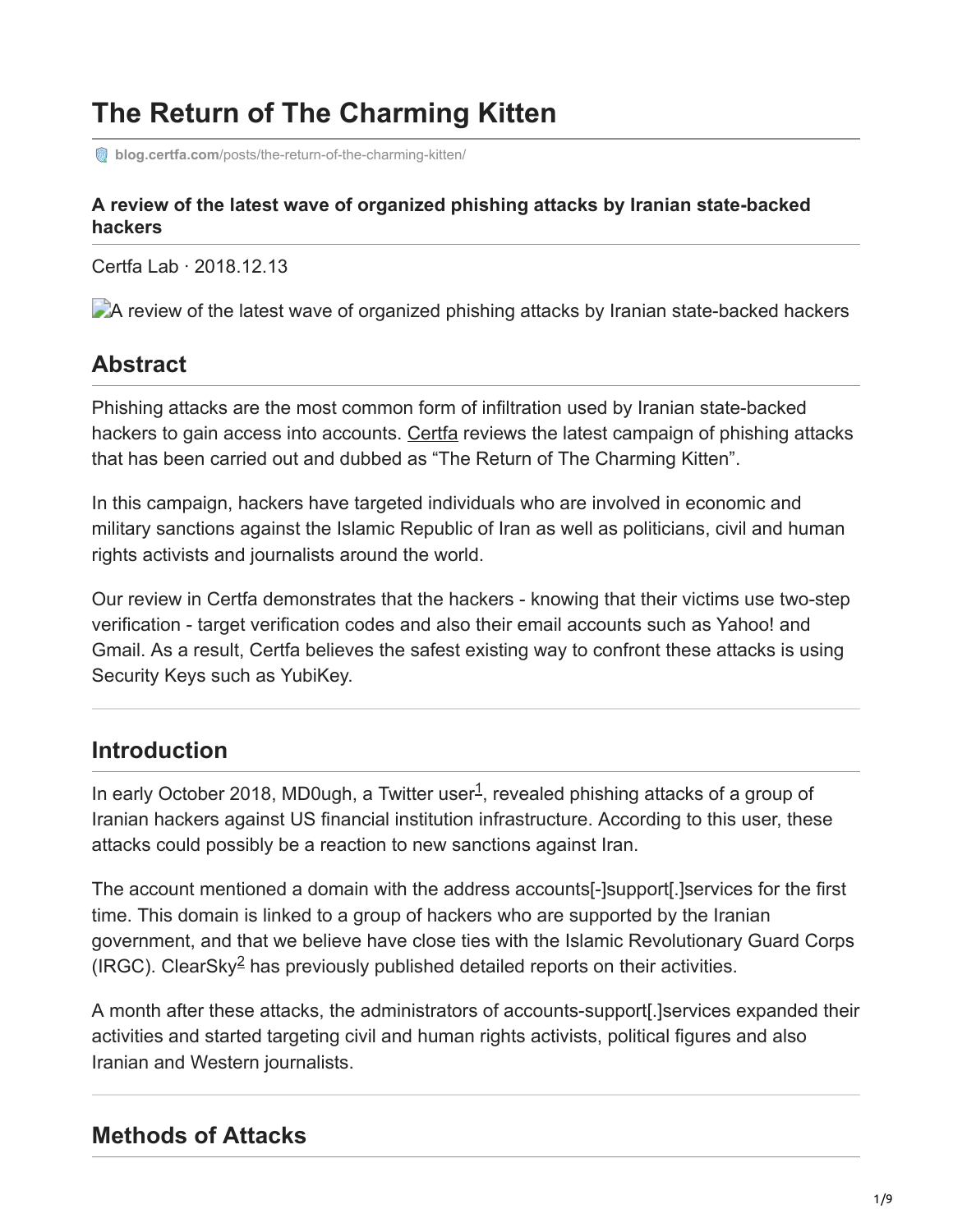Our investigation illustrates that the attackers are utilising different methods to carry out their attacks. These methods can be put into two categories:

- 1. Phishing attacks through unknown email or social media and messaging accounts
- 2. Phishing attacks through email or social media and messaging accounts of public figures, which have been hacked by the attackers

We have also found that the hackers have collected information on their targets prior to the phishing attack. The hackers design specific plans for each target based on the level of targets' cyber knowledge, their contacts, activities, working time, and their geographic situation.

We also noticed that, unlike in previous phishing campaigns, in some cases the hackers did not change the password of their victims' accounts in these latest attacks. This allows them to remain undetected and monitor a victim's communications via their email in real time.

# **Fake alerts of unauthorised access**

According to the samples of phishing attacks, the main trick used by these hackers to deceive their targets is that of sending fake alerts through email addresses such as notifications.mailservices@gmail[.]com, noreply.customermails@gmail[.]com, customer]email-delivery[.]info etc. stating that unauthorised individuals have tried to access their accounts.

**Figure1. Illustration of safe and secure looking fake links** Figure 1. Illustration of safe and secure looking fake links

By using this method, attackers pretend that the email provider has sent security alerts to the targets and they should immediately review and restrict suspicious accesses. More details are available in the "Destination Link" section.

# **Fake file sharing on Google Drive**

Sending links with titles such as share files from Google Drive has been one of the most common tricks that hackers have used in recent years. A unique point of these attacks in comparison with the previous ones is that they use Google Site $3$ , which allows the hackers to show a fake download page of Google Drive, which tricks the users into thinking it's a real Google Drive page.

**Figure 2.** A fake page of Google Drive file sharing page Figure 2. A fake page of Google Drive file sharing page

For example, the hacker had used hxxps://sites.google[.]com/view/sharingdrivesystem to deceive the users and convince them the page is the authentic Google Drive as users can see google.com in the address bar of their browsers. Certfa has reported this link and similar links to Google and Google has now terminated them.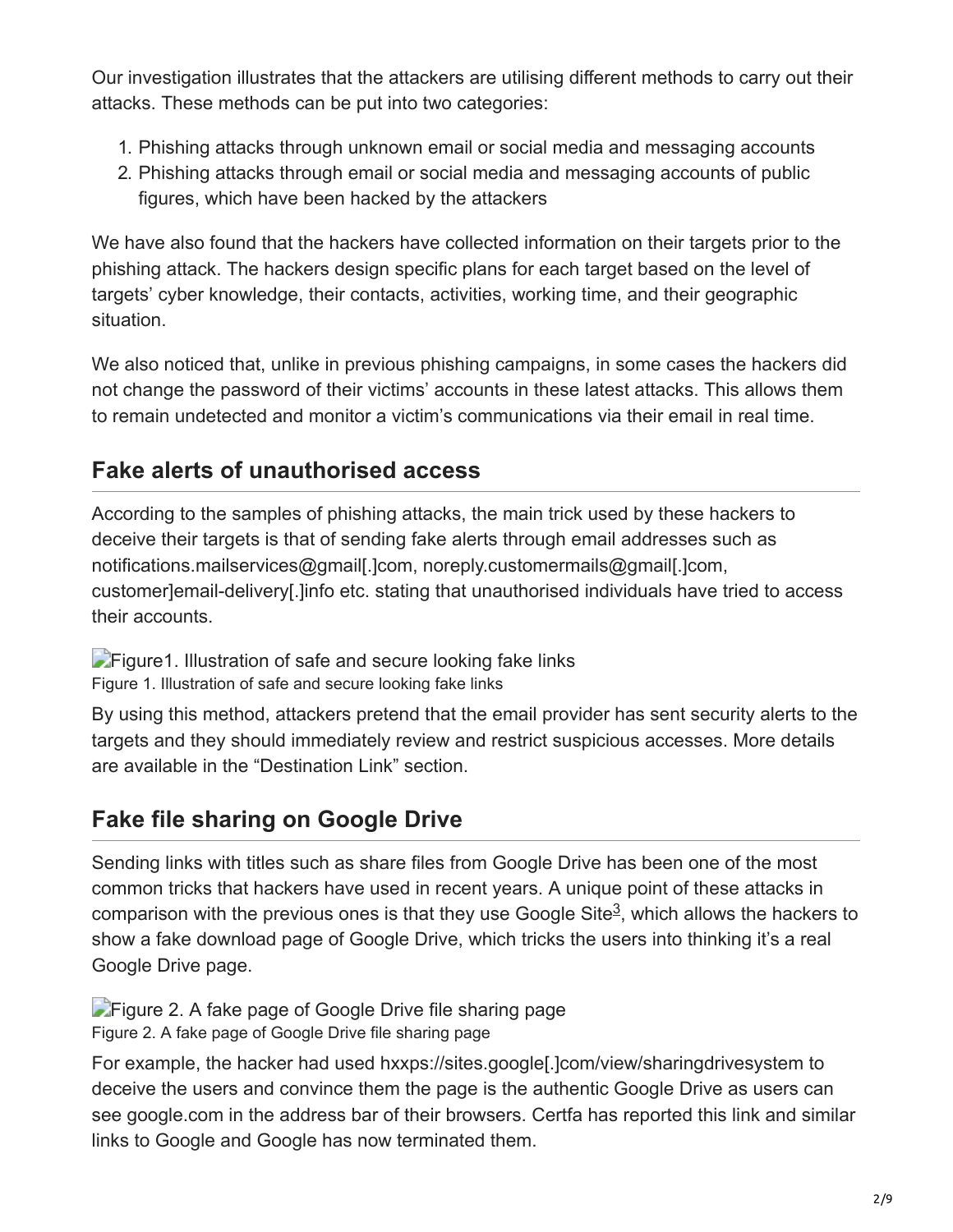By creating websites with the same design and look of Google Drive file sharing page, hackers pretend to be sharing a file with the user, which they should download and run it on their devices. They use hacked Twitter, Facebook and Telegram accounts to send these links and target new users. The truth is there is not any file and the hackers use this page to direct their targets to the fake Google login page, which the users enter their credential details including 2 factor authentication.

### **The Attack Structure**

Most of these attacks are currently occurring through phishing emails. As a result, it would be useful to take a look the original content in recent phishing campaigns.

**Figure 3. An example of codes of phishing email sent to the user** Figure 3. An example of codes of phishing email sent to the user

### **1. Destination link**

**1.1. Trusted Stage:** Internet users around the world consider Google's main domain (google.com) to be a safe and secure address. The attackers misuse this fact and create fake pages on sites.google.com (which is a subdomain of Google) to deceive their targets. Google's Site service gives its users an ability to show various contents on it. The attackers use this ability to send fake alerts and redirect their targets to insecure websites or embedded phishing pages as a iframe on those pages.

**Figure 4. How attackers misuse site google.com** Figure 4. How attackers misuse site.google.com

**1.2. Untrusted Stage:** Since Google can quickly recognise and eliminate suspicious and malicious links on sites.google.com, the hackers use their own website. The links of phishing websites have similar patterns to a previous phishing campaign which was launched in the past years. For example, attackers use words such as "management", "customize", "service", "identification", "session", "confirm" etc. in the domains name and phishing URLs to deceive users who want to verify their website addresses.

# **2. Clickable image in emails**

The hackers use an image, instead of texts, in the body of their emails, to bypass Google's security and anti-phishing system. For this purpose, attackers have also used third party services such as Firefox Screenshot<sup>4</sup> to host their email images.

**Figure 5.** An example of a planted image of fake alarm in a phishing email Figure 5. An example of a planted image of fake alarm in a phishing email

#### **3. Hidden tracking image on emails**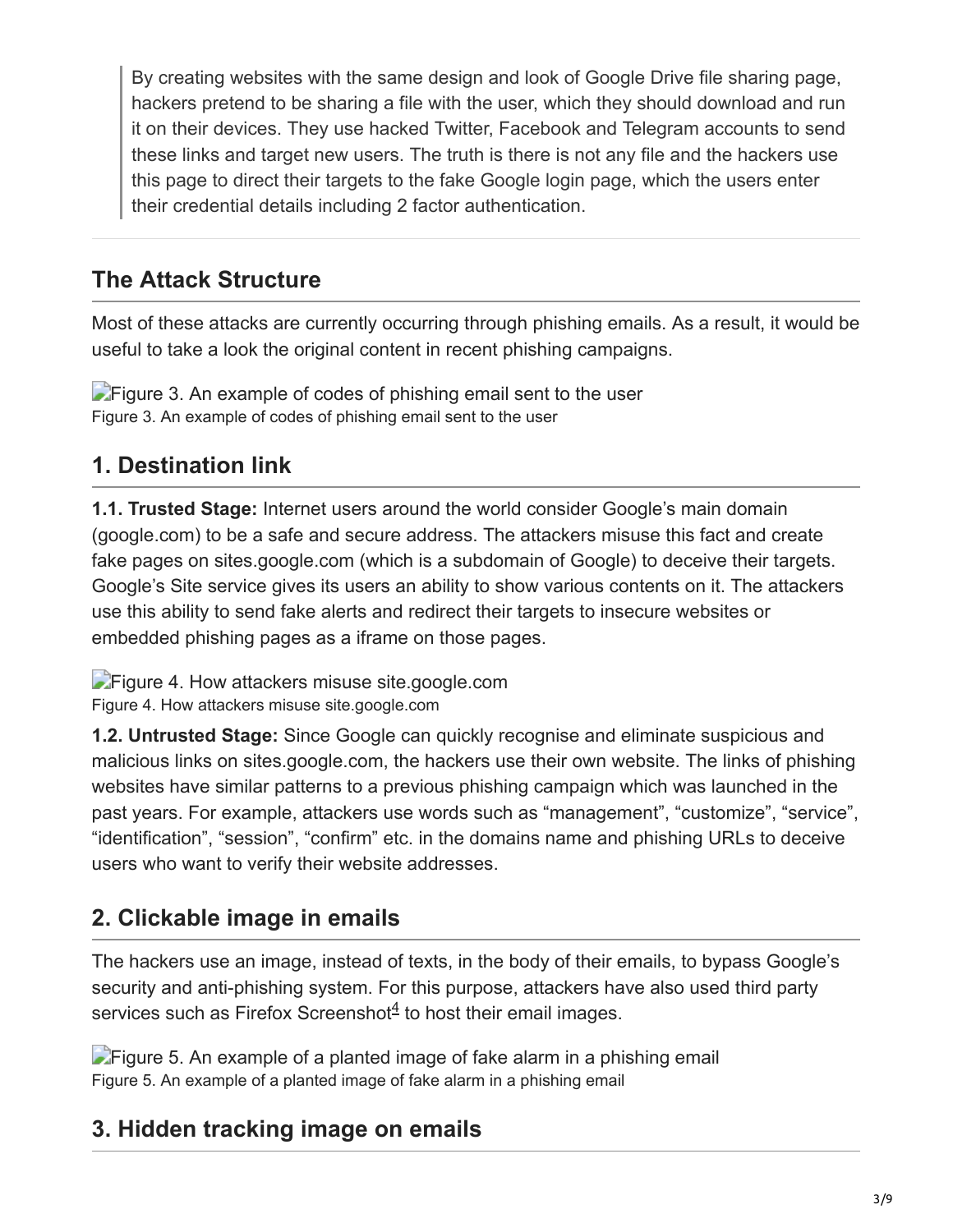The attackers use a separate hidden image in the body of the email to notify them when their targets open the email. This trick helps the hackers to act immediately after the target opens the email and clicks on the phishing link.

#### **Phishing Pages**

Apart from the content structure of the emails and phishing links, we are sure that attackers use a customized platform to create and store users' credential details. We have also noticed that they have designed the phishing pages for both desktop and mobile versions of Google and Yahoo! mail services and they might use other services in the future.

An interesting technique they have used in recent attacks was once their target enters their username and password, attackers check those credentials on-the-fly and if that information was given correctly, they then ask for 2-step verification code.

In other words, they check victims' usernames and passwords in realtime on their own servers, and even if 2 factor authentication such as text message, authenticator app or onetap login are enabled they can trick targets and steal that information too.

Figures 6 to 9 demonstrate some examples of the phishing pages, which have been sent to the targets by the Iranian hackers.

**Figure 6. A fake page for entering password of Gmail accounts** Figure 6. A fake page for entering password of Gmail accounts

**Figure 7.** A fake page for entering 2-step verification code for Gmail accounts Figure 7. A fake page for entering 2-step verification code for Gmail accounts

**Figure 8.** A fake page for entering password of Yahoo! accounts Figure 8. A fake page for entering password of Yahoo! accounts

**Figure 9.** A fake page for entering 2-step verification code for Yahoo! accounts Figure 9. A fake page for entering 2-step verification code for Yahoo! accounts

#### **Hacker's Footprints**

Our primary reviews of the phishing websites linked to this campaign show that hackers have set up a remarkable number of domains. Our latest findings show that for this phishing campaign in a relatively short period of time, (September to November 2018), they have used more than 20 domain names. The number of phishing domains has increased at the time of writing this report. Closer investigation of these servers revealed how their network of domain names have been used in recent attacks.

**Figure 10. Deep data of the attackers' network in this phishing campaign, which gathered** by Certfa

Figure 10. Deep data of the attackers' network in this phishing campaign, which gathered by Certfa<sup>5</sup>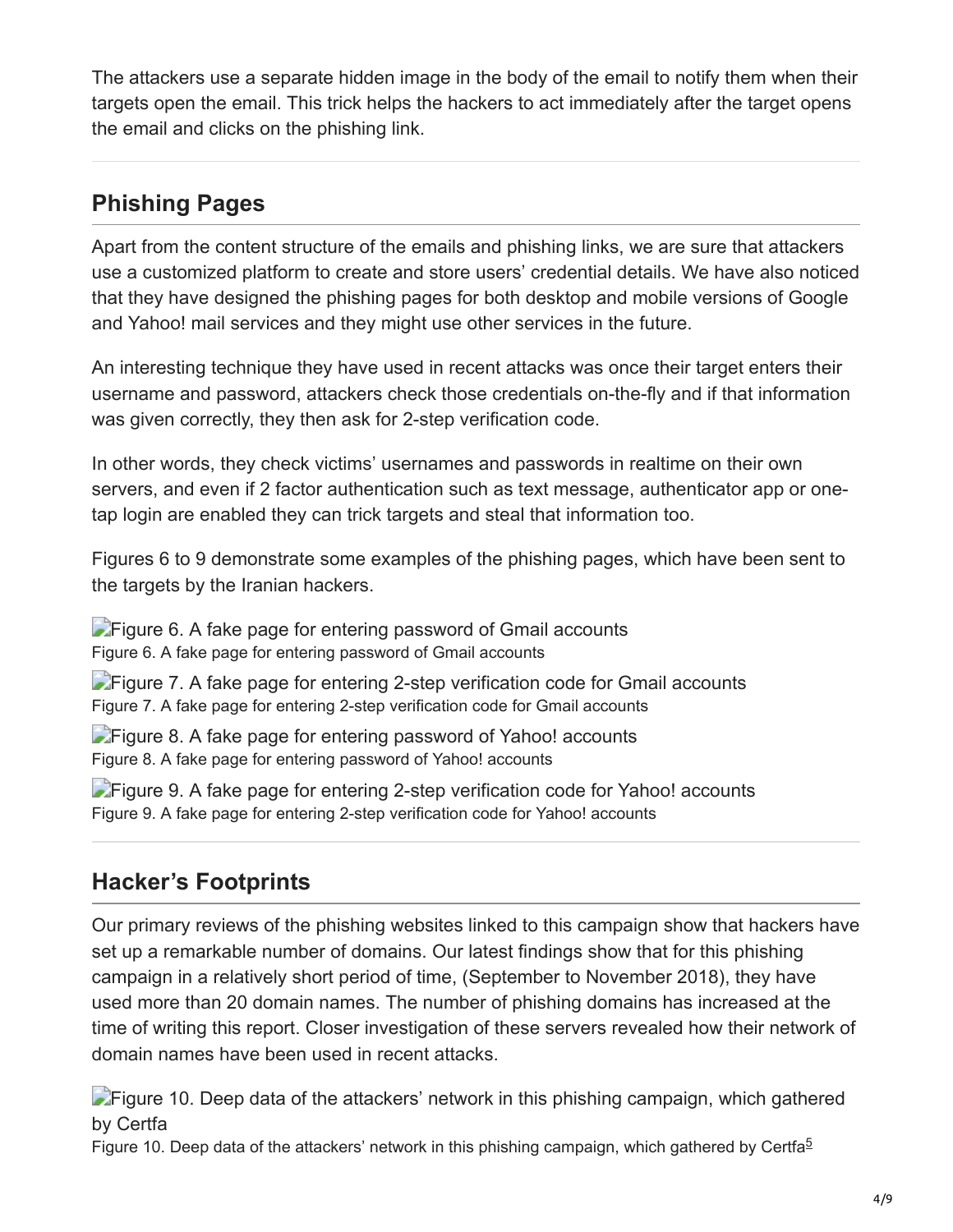Moreover, our technical reviews reveal that the individuals, who are involved in this campaign used Virtual Private Networks (VPNs) and proxies with Dutch and French IP addresses to hide their original location. In spite of their efforts, we have uncovered enough evidence to prove that the attackers were using their real IP addresses (i.e 89.198.179[.]103 and 31.2.213[.]18 from Iran during the preparation phase of their campaign).

Also, some domain names and servers of this campaign are very similar to the methods, techniques and targets that been used by Charming Kitten, a group of hackers who are linked to the Iranian government. Consequently, we believe Charming Kitten and the Iranian hacker(s) belonging to this group have returned and launched new cyber attacks against various people around the world and with more focus on Israeli and American citizens.

#### **Conclusion**

Phishing attacks are the most popular method of stealing data and hacking account amongst Iranian hackers, but the most significant fact about this campaign is its timing. This campaign launched weeks before 4 November 2018 which is when the U.S. imposed new sanctions on Iran. This campaign tries to collect information by infiltrating the accounts of non-Iranian political figures and authorities who work on economic and military sanctions against Iran.

In other words, hackers who are supported by the Iranian government pick their targets according to policies and international interests for the Iranian government and also where Iran wants to have impact indirectly.

A a result, we propose a series of recommendations to tech companies, policymakers, civil society actors and internet users to effectively lessen the threat of this type of attack and even thwart them.

Our recommendations to tech companies and policy makers:

- Stop using 2 factor authentication by text plain message/SMS.
- Start using Security Keys (i.e. YubiKey) for 2 factor authentication for high ranking individuals who have sensitive jobs or activities.
- Do not use one-tap login verification process.

Our recommendations to civil society and the Iranian diaspora media:

• Inform employees and colleagues about any phishing threats and encourage them to use Security Keys such as Yubikey for 2 factor authentication and activate Google's Advanced Protection Program.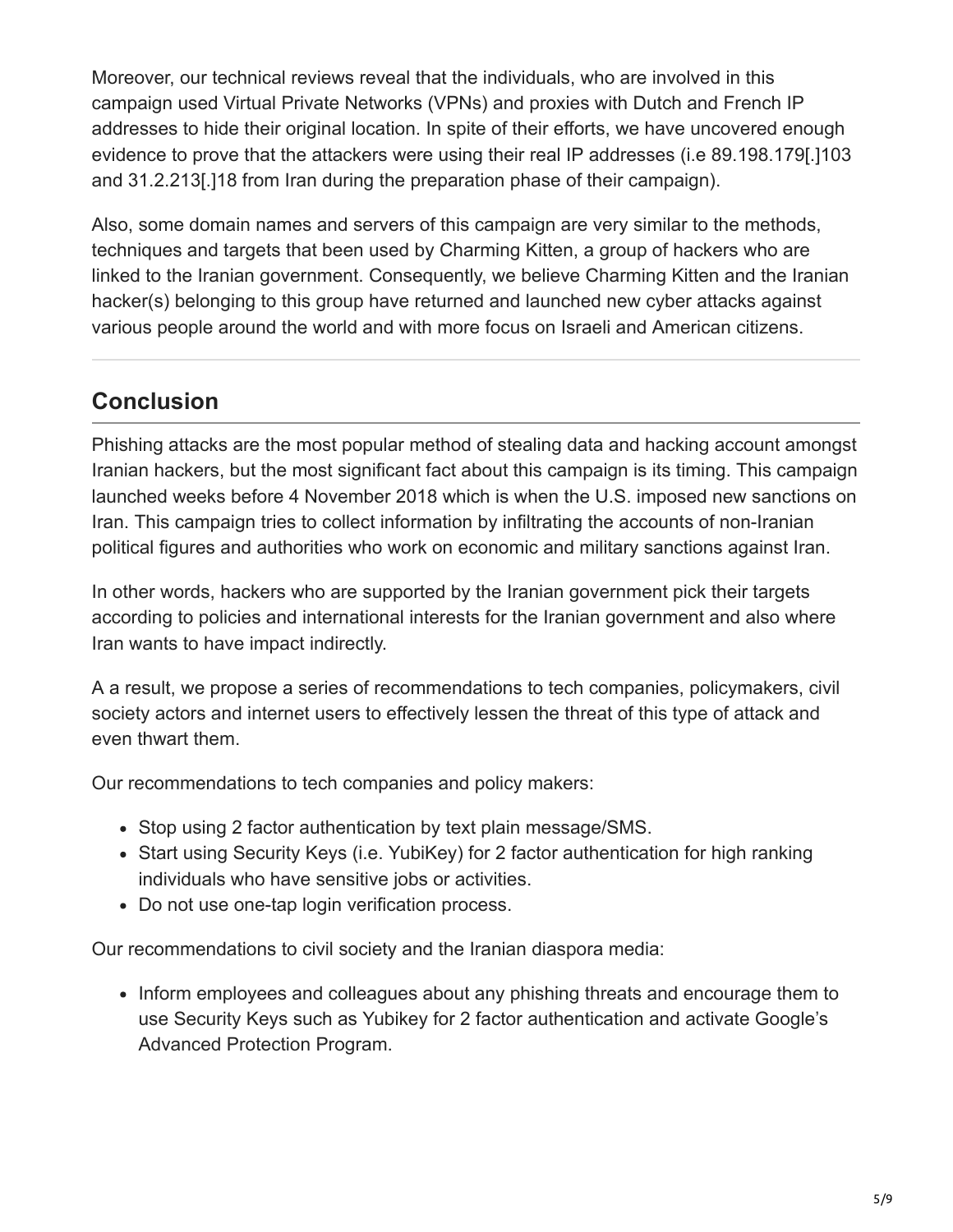- Always use company and institution email accounts instead of personal email for sensitive communications. Change Sender Policy Framework or SPF<sup>6</sup> settings according to the communication policy of the company/organisation such as restricting receiving emails from outside of the working network. For example, G Suite allows admins to block receiving emails from unauthorised address or domains $^{\mathsf{Z}}$ .
- Encourage the public to enable 2 factor authentication on their account by mobile apps such as Google Authenticator.

Our recommendations to users:

- Do not click on unknown links. For reviewing suspicious activities on your account or change the password, instead of clicking on any link, you can go to your "My Account" settings from your email directly which is more safer.
- Use email encryption such PGP for sensitive emails which prevent hackers reading your emails in the first place.
- Do not store classified and sensitive information as a plain text in your mailbox.
- HTTPS being before a domain names in a URL does not mean that the content of a website is secure or trusted - it's just a secure extension of the HTTP protocol. Do not forget many phishing websites are currently operating under HTTPS protocol too.

### **IOCs**

- 178.162.132[.]65
- 190.2.154[.]34
- 190.2.154[.]35
- 190.2.154[.]36
- 190.2.154[.]38
- 46.166.151[.]211
- 51.38.87[.]64
- 51.38.87[.]65
- 51.68.185[.]96
- 51.38.107[.]113
- 95.211.189[.]45
- 95.211.189[.]46
- 95.211.189[.]47
- 213.227.139[.]148
- 54.37.241[.]221
- 54.38.144[.]250
- 54.38.144[.]251
- 54.38.144[.]252
- 85.17.127[.]172
- 85.17.127[.]173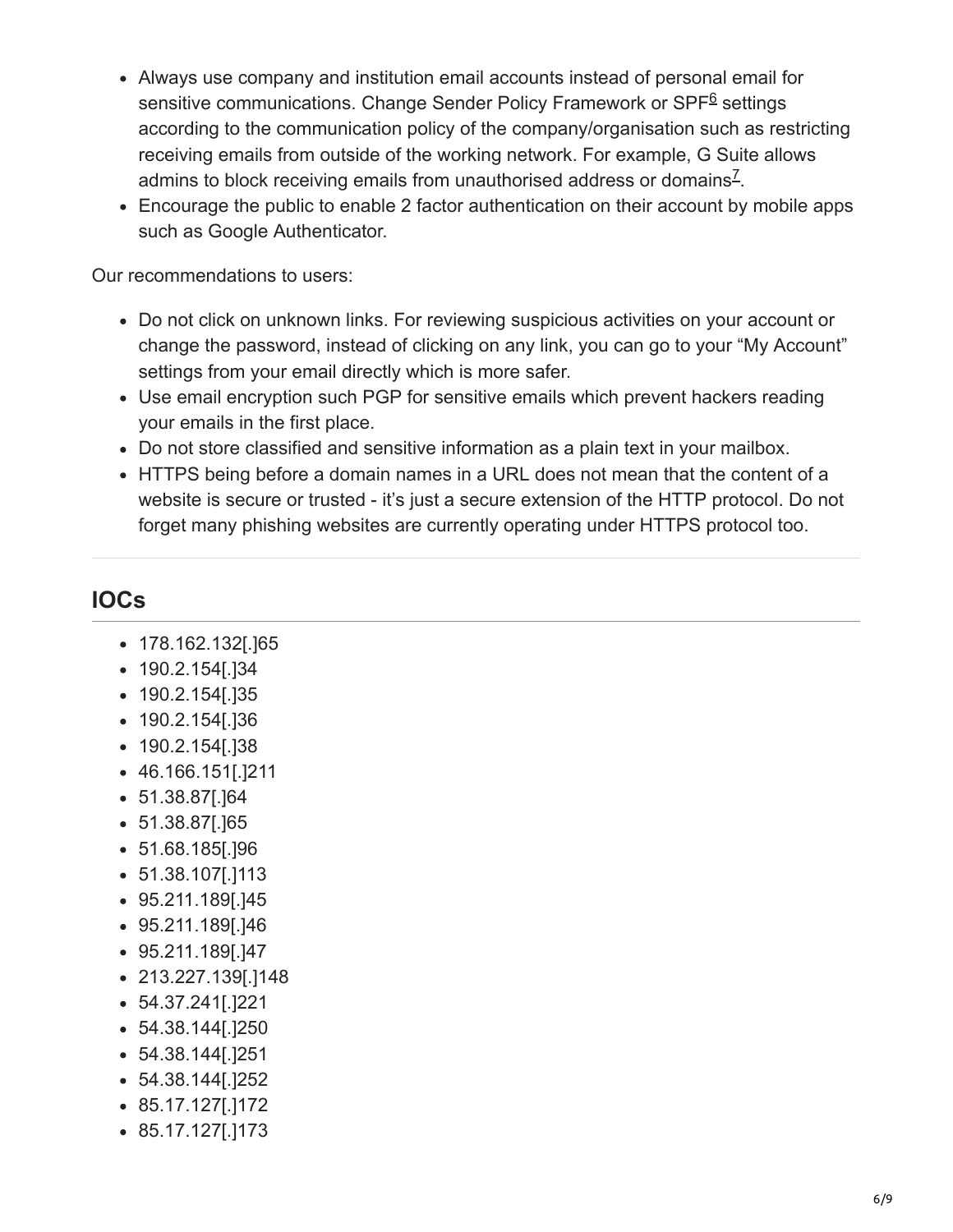- 85.17.127[.]174
- 85.17.127[.]175
- 89.198.179[.]103
- 31.2.213[.]18
- accounts-support[.]services
- broadcast-news[.]info
- broadcastnews[.]pro
- com-identifier-servicelog[.]info
- com-identifier-servicelog[.]name
- com-identifier-userservicelog[.]com
- confirm-session-identification[.]info
- confirm-session-identifier[.]info
- confirmation-service[.]info
- customer-recovery[.]info
- customize-identity[.]info
- document-share[.]info
- document.support-recoverycustomers[.]services
- documentofficupdate[.]info
- documents.accounts-support[.]services
- documentsfilesharing[.]cloud
- email-delivery[.]info
- mobile-sessionid.customize-identity[.]info
- mobiles-sessionid.customize-identity[.]info
- my-scribdinc[.]online
- myyahoo.ddns[.]net
- notificationapp[.]info
- onlinemessenger.com-identifier-servicelog[.]name
- podcastmedia[.]online
- recoveryusercustomer[.]info
- session-management[.]info
- support-recoverycustomers[.]services
- continue-session-identifier[.]info
- mobilecontinue[.]network
- session-identifier-webservice.mobilecontinue[.]network
- com-messengersaccount[.]name
- invitation-to-messenger[.]space
- confirm-identification[.]name
- mobilecontinue[.]network
- mobile.confirm-identification[.]name
- services.confirm-identification[.]name
- mobile-messengerplus[.]network
- confirm.mobile-messengerplus[.]network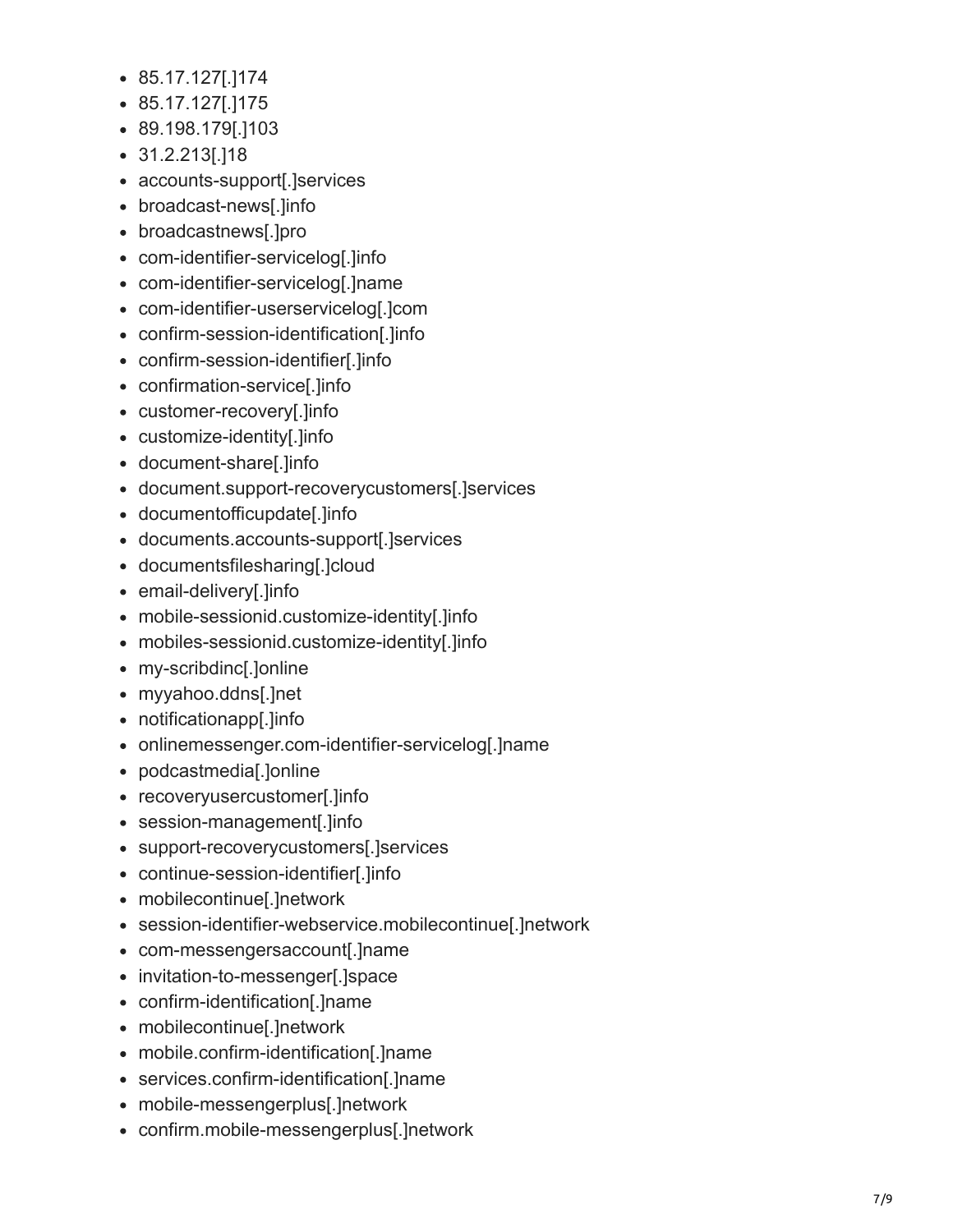- com-messengercenters[.]name
- securemail.mobile-messengerplus[.]network
- documents.mobile-messengerplus[.]network
- confirm-identity[.]net
- identifier-sessions-mailactivityid[.]site
- activatecodeoption.ddns[.]net
- broadcastpopuer.ddns[.]net
- books.com-identifier-servicelog[.]name
- mb.sessions-identifier-memberemailid[.]network
- sessions-identifier-memberemailid[.]network
- sessions.mobile-messengerplus[.]network
- confirm-verification-process[.]systems
- accounts.confirm-verification-process[.]systems
- broadcastnews.ddns[.]net
- account-profile-users[.]info
- us2-mail-login-profile[.]site
- us2.login-users-account[.]site
- login-users-account[.]site
- live.account-profile-users[.]info
- signin.account-profile-users[.]info
- aol.account-profile-users[.]info
- users-account[.]site

#### **Footnotes:**

- 1. <https://s.certfa.com/q1514c> <https://s.certfa.com/eNnnag> <https://s.certfa.com/ur93p2>  $\leftrightarrow$
- 2. ClearSkye Cyber Security (2018), "Charming Kitten, Iranian cyber espionage against human rights activists, academic researchers and media outlets - and the HBO hacker connection". Accessed November 15, 2018. https://s.certfa.com/1ullxk  $\leftrightarrow$
- 3. Sites. Accessed November 23, 2018. <https://sites.google.com/>  $\leftarrow$
- 4. Firefox Screenshots. Accessed November 15, 2018. <https://screenshots.firefox.com/> $\leftarrow$
- 5. VirusTotal Graph. Accessed November 25, 2018.<https://s.certfa.com/OgQUSC> ←